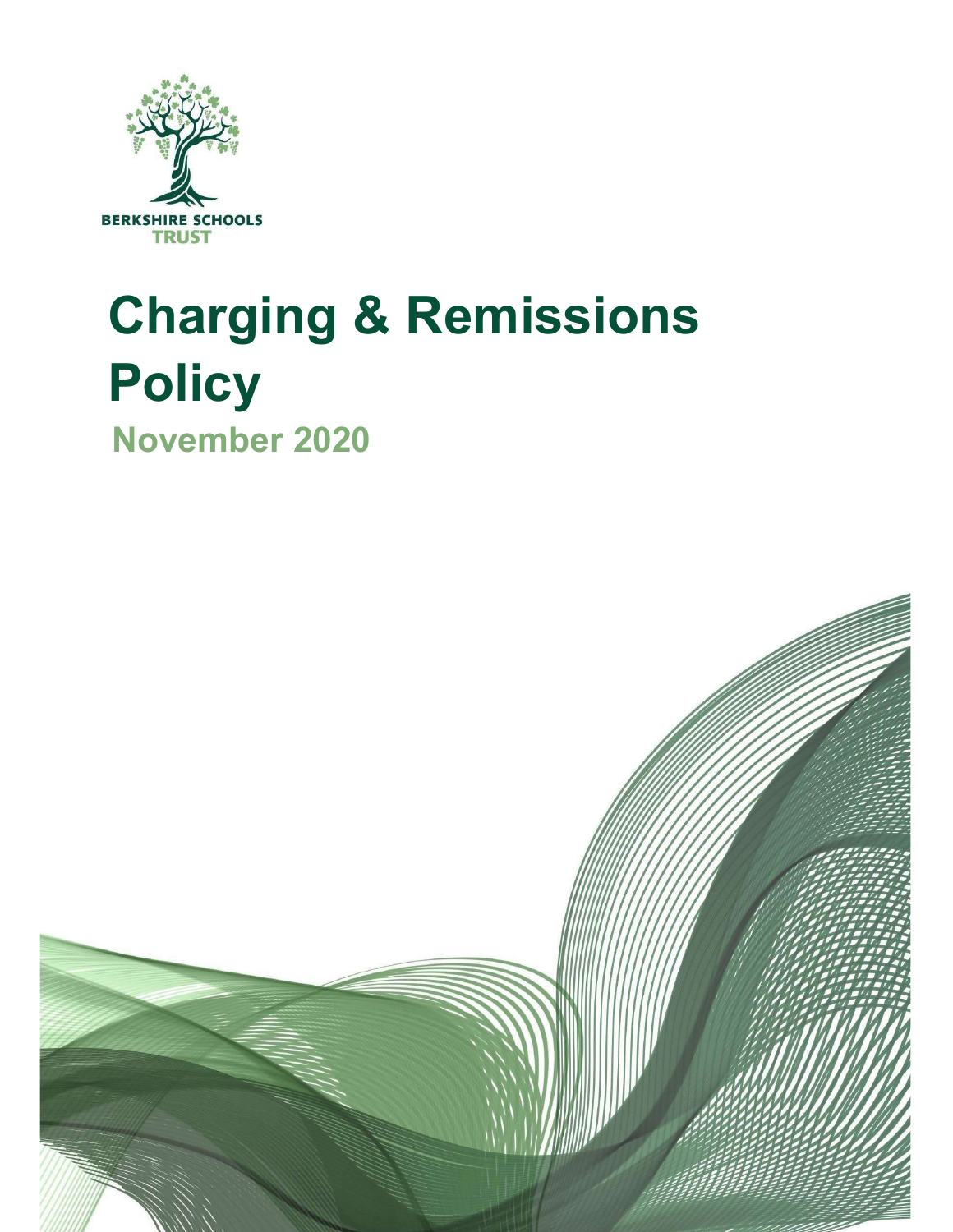# **Contents**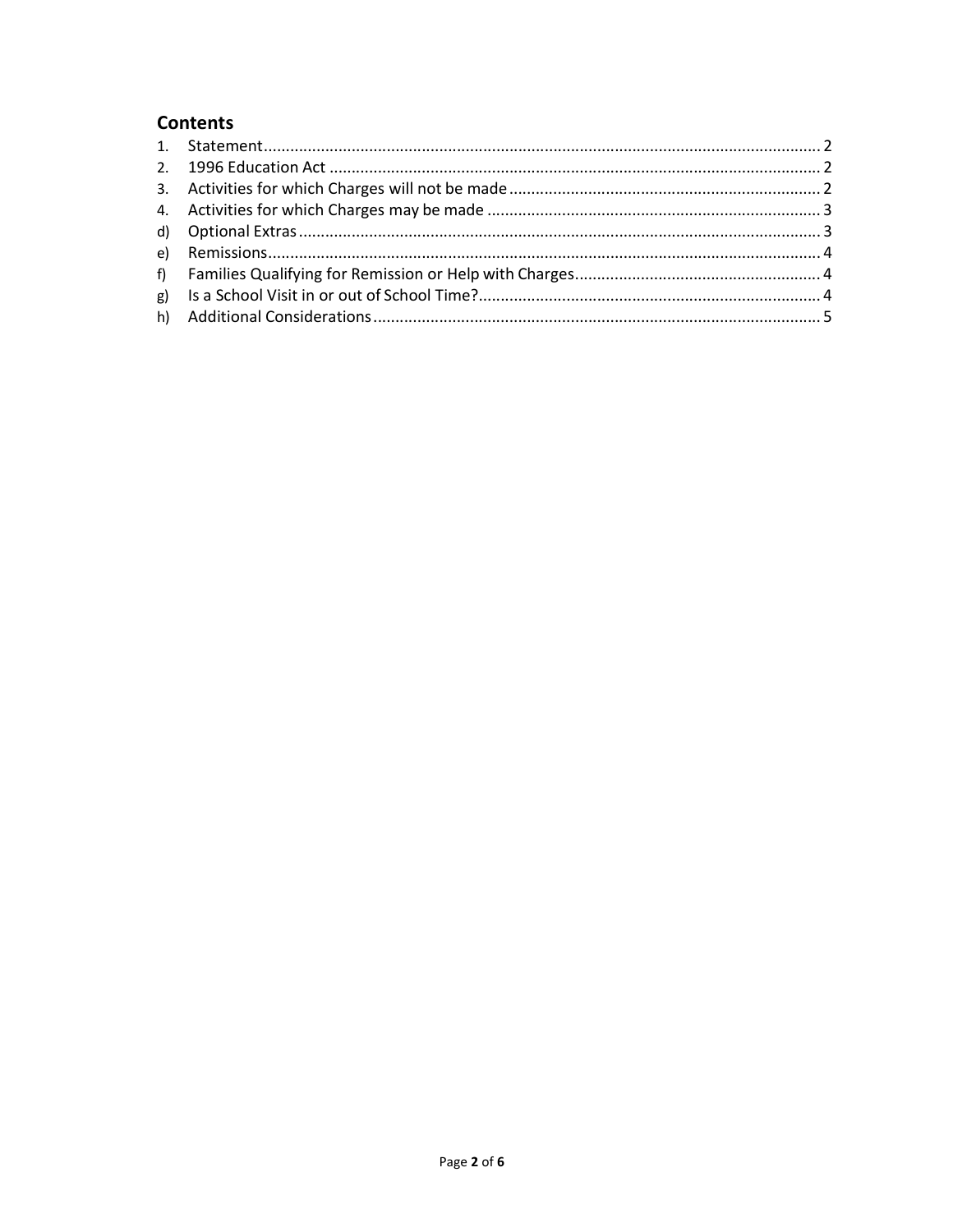# 1. Statement

The trust believes that all its pupils should have an equal opportunity to benefit from school activities and visits (curricular and extra-curricular) independent of their parents' financial means. This charging and remissions policy describes how we will do our best to ensure a good range of visits and activities is offered and, at the same time, try to minimise the financial barriers which may prevent some pupils taking full advantage of the opportunities

# 2. 1996 Education Act

The 1996 Education Act requires all schools to have a policy on charging and remissions for school activities, which will be kept under regular review.

The policy identifies activities for which:

- Voluntary contributions may be requested
- Charges will not be made.
- Charges will be made
- Charges may be waived

# Voluntary contributions

Separately from the matter of charging, schools within the trust may always seek voluntary contributions in order to offer a wide variety of experiences to pupils. All requests for voluntary contributions will emphasise their voluntary nature and the fact that pupils of parents who do not make such contributions will be treated no differently from those who have.

The Law says:

- If the activity cannot be funded without voluntary contributions the parents will be notified of this from the outset.
- No child will be excluded from an activity because parents are unable to pay.
- If insufficient contributions are raised, the trip or activity may have to be cancelled.
- If a parent is unwilling or unable to pay their child will be given an equal chance to go on the visit.

# 3. Activities for which Charges will not be made

- a) An admission application
- b) Education provided during school hours (including the supply of any materials, books, instruments or other equipment)
- c) Education provided outside school hours if it is part of the National Curriculum, or part of a syllabus for a prescribed public examination that the pupil is being prepared for at the school, or part of the school's basic curriculum for religious education
- d) Tuition for pupils learning to play musical instruments (or singing) if the tuition is required as part of the National Curriculum, or part of a syllabus for a prescribed public examination that the pupil is being prepared for at the school, or part of religious education
- e) Entry for a prescribed public examination, if the pupil has been prepared for it at the  $school<sup>1</sup>$

<sup>&</sup>lt;sup>1</sup> If a pupil fails, without good reason, to meet any examination requirement for a syllabus a charge may be made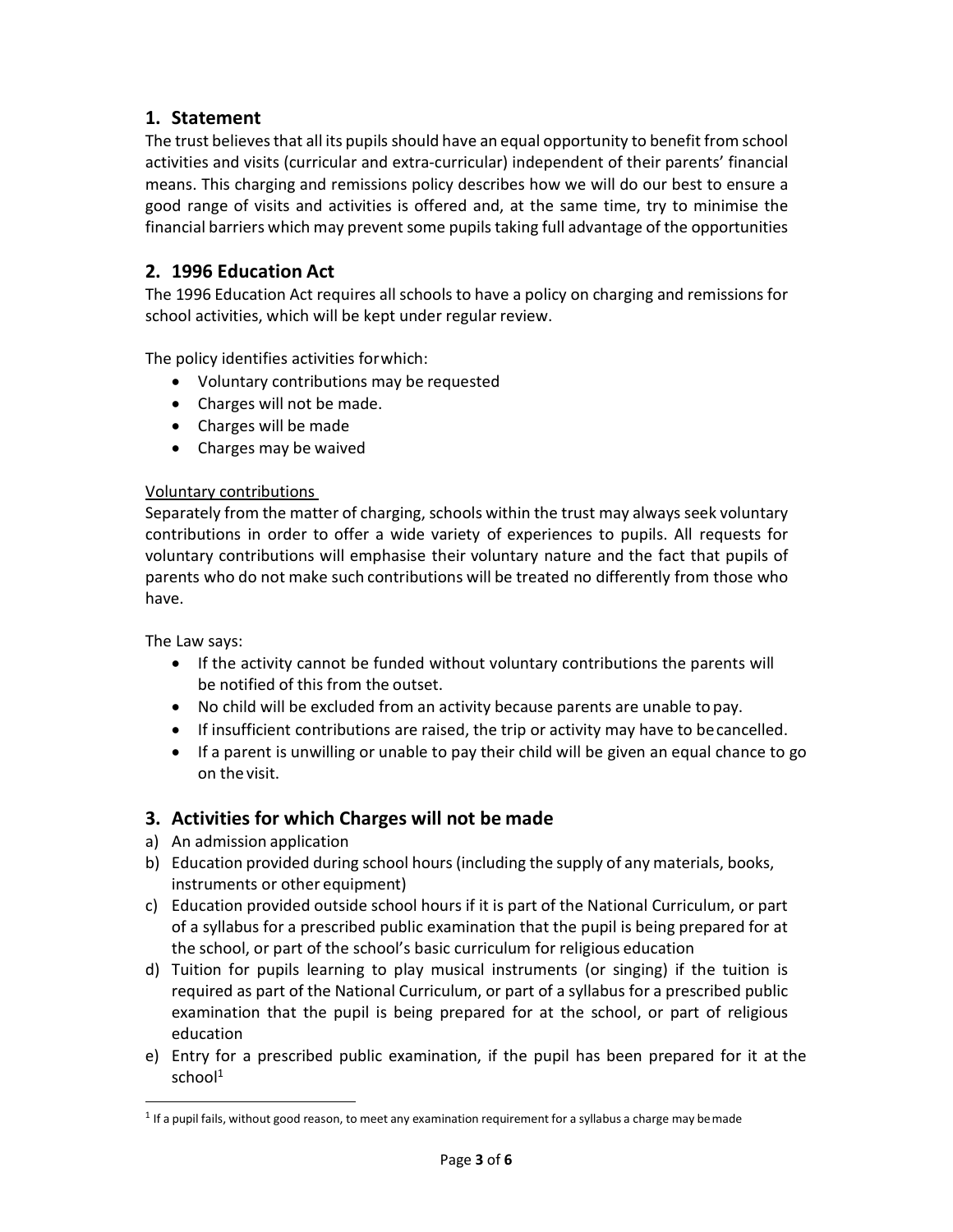- f) Examination re-sit(s)<sup>2</sup> if the pupil is being prepared for the re-sit(s) at the school
- g) Education provided on any trip that takes place during school hours (see 4a)
- h) Education provided on any trip that takes place outside school hours (see 4a)
	- if it is part of the National Curriculum, or
	- part of a syllabus for a prescribed public examination that the pupil is being prepared for at the school, or
	- part of the school's basic curriculum for religious education;
- i) Supply teachers to cover for those teachers who are absent from school accompanying pupils on a residential trip;
- j) Transport provided in connection with an educational visit

# 4. Activities for which Charges may be made

# a) Activities outside school hours

Residential and non-residential activities (other than those listed in Section 3 above) which take place outside school hours, but only if the majority of the time spent on that activity takes place outside school hours (time spent on travel counts in this calculation if the travel itself occurs during school hours). (See Section 9)

# b) Residential visits during school hours

The board and lodging costs (but only those costs) of residential trips deemed to take place during school time, However, pupils whose parents are in receipt of certain benefits (see remissions policy below) will be exempt from paying the cost of board and lodging.

#### c) Music tuition

Music tuition for individuals or appropriately sized groups of pupils to play a musical instrument or to sing and which is not an essential part of either the National Curriculum or a public examination syllabus for all pupils

When any trip is arranged parents will be notified of the policy for allocating places. This will take into account the fact that parents may not be able to pay quickly and may have to budget for the trip over a reasonable period of time.

# d) Optional Extras

# Is a residential trip in or out of school time?

If the number of school sessions on a residential trip is equal to or greater than 50% of the number of half days spent on the trip it is deemed to have taken place during school hours (even if some activities take place late in the evening). Whatever the starting and finishing times of the school day, regulations require that the school day is divided into 2 sessions. A "half day" means any period of 12 hours ending with noon or midnight on any day.

Charges may be made for optional activities that are known as 'Optional Extras'. Any charges made will not exceed the actual cost (per pupil) of provision.

It is the policy of the trust that charges may be made as indicated below. Parental agreement will be obtained before a charge is made.

<sup>&</sup>lt;sup>2</sup> If a pupil fails, without good reason, to meet any examination requirement for a syllabus a charge may be made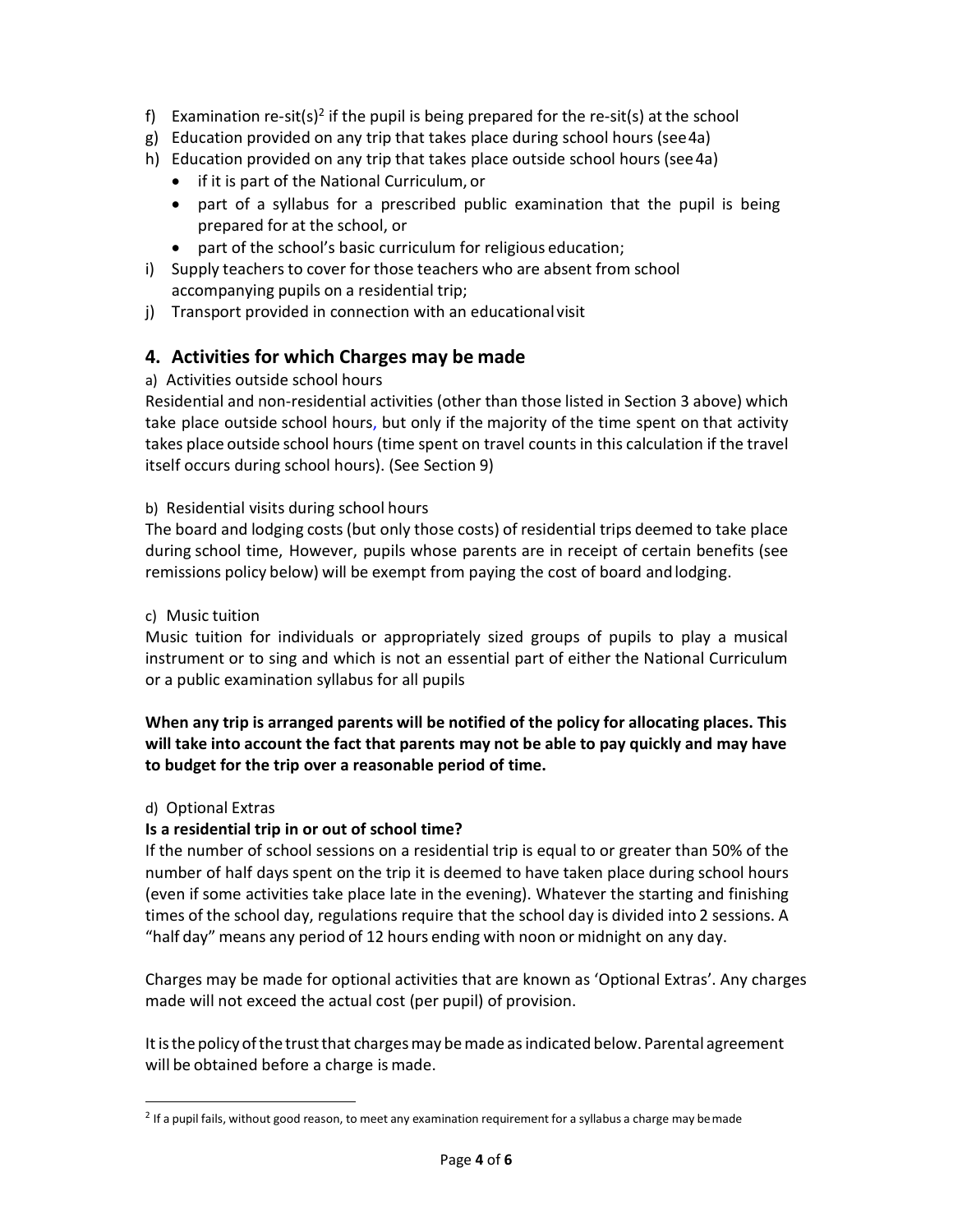| Activity or thing which will or<br>may be charged for                                                                                    | Notes                                                                                                                                                                                                                                           | <b>Remitted or</b><br>help available           |
|------------------------------------------------------------------------------------------------------------------------------------------|-------------------------------------------------------------------------------------------------------------------------------------------------------------------------------------------------------------------------------------------------|------------------------------------------------|
| Charges will/may be made for<br>any materials, books,<br>instruments, or equipment,<br>where a parent wishes their<br>child to own them. | Example:<br>$ A \cap B $ a charge to cover the cost of<br>the clay                                                                                                                                                                              | Remission for<br>Category A & B<br>(see below) |
| Charges will/may be made<br>lfor music tuition                                                                                           | The cost, or a proportion of the costs, for<br>teaching staff employed to provide tuition<br>in playing a musical instrument or singing,<br>where the tuition is an optional extra for<br>an individual pupil or groups of up to four<br>pupils | Remission for<br>Category A &<br>B             |
| Charges will be made for<br>the board and lodging<br>component of residential<br>trips                                                   | The charge will not exceed the actual cost                                                                                                                                                                                                      | Remission for<br>Category A &<br>В             |

# e) Remissions

In order to remove financial barriers from disadvantaged pupils, the trustees have agreed with the school's local academy board that some activities and visits where charges can legally be made will be offered at no charge or a reduced charge to parents in particular circumstances. This remissions policy sets out the circumstances in which charges will be waived.

f) Families Qualifying for Remission or Help with Charges

If remission or help is available in relation to a particular charge it is indicated in the right-hand column of the table above. Criteria for qualification for remission are given below.

# Category A

Parents in receipt of:

- Income Support
- income-based Jobseeker's Allowance
- income-related Employment and Support Allowance
- support under Part VI of the Immigration and Asylum Act 1999
- the guaranteed element of Pension Credit
- Child Tax Credit (provided you're not also entitled to Working Tax Credit and have an annual gross income of no more than £16,190)
- Working Tax Credit run-on paid for 4 weeks after you stop qualifying for Working Tax Credit
- Universal Credit if you apply on or after 1 April 2018 your household income must be less than £7,400 a year (after tax and not including any benefits you get)
- Children for whom the school receives Pupil Premium Funding